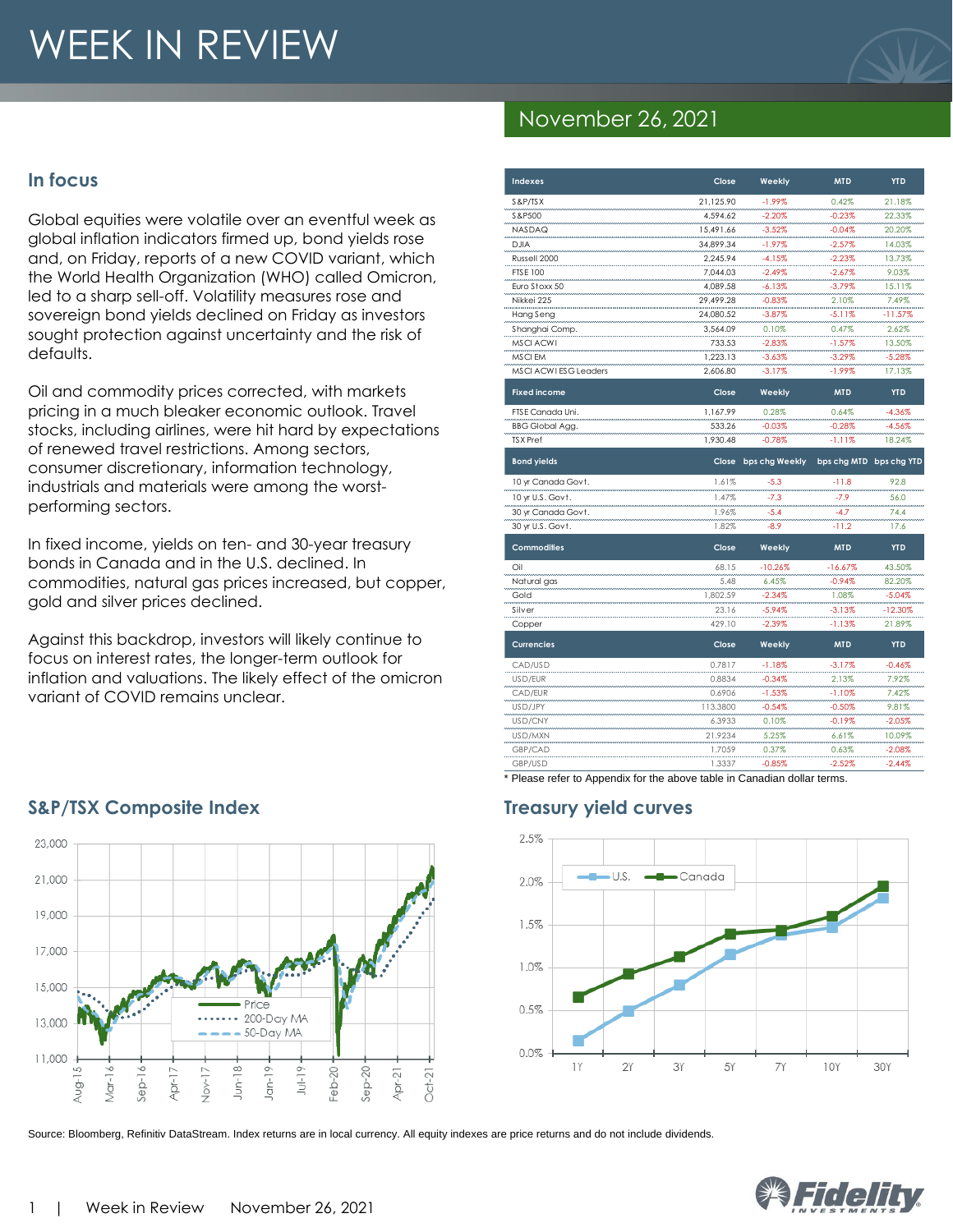| Economic indicators               | Period      | <b>Survey</b> | <b>Actual</b> | <b>Prior period</b> |
|-----------------------------------|-------------|---------------|---------------|---------------------|
| U.S. GDP annualized QoQ           | 3Q          | 2.2%          | $2.1\%$       | 2.0%                |
| Markit U.S. manufacturing PMI     | <b>Nov</b>  | 59.1          | 59.1          | 58.4                |
| U.S. initial jobless claims       | $20 - N$ ov | 260k          | 199k          | 270k                |
| U.S. MBA mortgage applications    | 19-Nov      |               | .8%           | $-2.8%$             |
| Markit eurozone manufacturing PMI | <b>Nov</b>  | 57.4          | 58.6          | 58.3                |
| Eurozone consumer confidence      | <b>Nov</b>  | $-5.5$        | -6.8          | $-4.8$              |

#### **Canada**

Canadian equities declined for the week, in line with global peers. From a sector perspective, information technology shares declined the most, followed by the consumer staples and materials sectors.

In the information technology sector, online ecommerce platform operator Shopify was a key laggard; the company's Black Friday sales growth fell short of expectations. Alimentation Couche-Tard also made a major detraction; its quarterly earnings fell a little short of expectations. Conversely, Toronto-Dominion Bank and Canadian Natural Resources were among the leading drivers of gains for the week.

In economic news, Canadian retail sales data came in better than consensus expectations. Retail sales fell by just 0.6% in September, against Bloomberg consensus expectations of a 1.7% decline for the month.

#### **U.S.**

U.S. equities started the week with mixed results across key indexes as investors responded to the confirmation of Jay Powell as Chair of the Federal Reserve (the Fed) for a second term. President Joe Biden's decision to reappoint Powell sparked a rise in bond yields; the market evidently sees him as more hawkish than new Vice Chair Lael Brainard, who was the other likely choice to lead the Fed.

Markets noted hawkish comments from other policy makers, including Atlanta Fed President Raphael Bostic, who said hotter economic data may oblige the Fed to accelerate its tapering, which would allow the bank to raise rates sooner if needed.

For most of the week, investors favoured the value and cyclical segments of the market, areas that tend to benefit in an inflationary environment, while growth lagged somewhat. However, sentiment soured toward the end of the week in response to news of a new and potentially more dangerous and transmissible COVID.

Among sectors, disappointing earnings from Gap and Nordstrom undercut consumer discretionary stocks; both reported supply chain trouble. Autodesk, the software company, declined after warnings of supply chain problems and the effects of the pandemic on business conditions. On the positive side, agricultural machinery-focused John Deere beat earnings expectations, despite labour strikes. Energy stocks gained for the week despite a sharp correction in oil prices on Friday and the U.S. President's announcement that the country would release 50 million barrels of oil from its oil reserves.

In economic news, a sharp fall in jobless claims, along with expected faster increases in prices for personal consumption expenditures and better-than-expected personal income and spending, supported an optimistic outlook for the economy.

#### **Rest of the world**

European equities declined for the week. In addition to the worrying rise in COVID-19 infections, coupled with news of the new variant, a weaker-than-expected reading from Germany's Ifo survey weighed on risk appetite. The Ifo business climate index declined from 97.7 in October to 96.5 in November, the lowest reading since February. Market confidence was shaken as countries across Europe reimposed curfews and other restrictions intended to limit the latest wave of infections.

Most Asian equity markets declined, due to a variety of factors, including reports of the new COVID-19 variant. However, the Shanghai composite index edged higher. Market sentiment was supported by Chinese Premier Li Keqiang's statement that the government should step up efforts to stabilize key sectors.

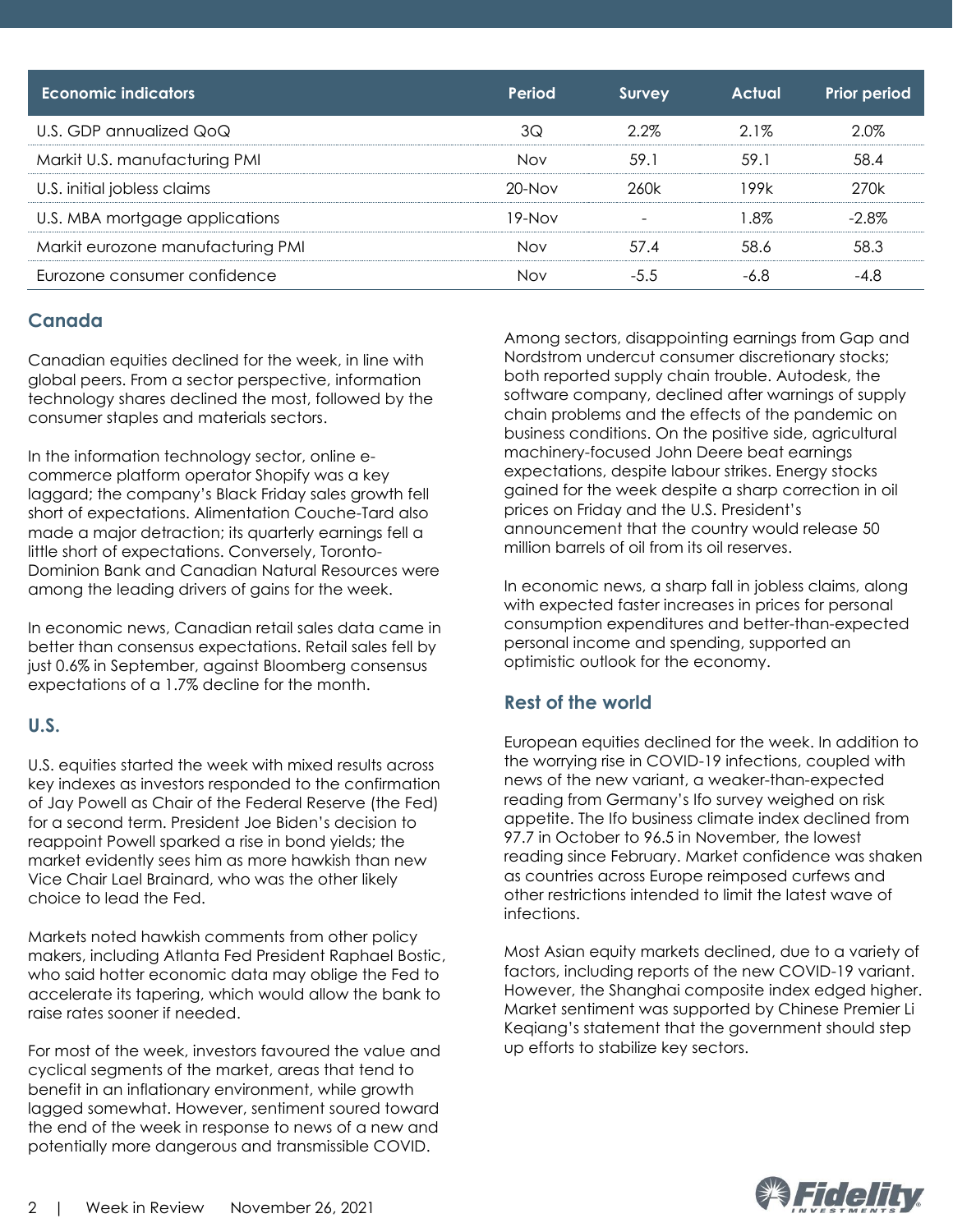#### **Looking ahead**

| <b>Economic indicators</b>                | Period   | <b>Survey</b> | <b>Prior period</b> |
|-------------------------------------------|----------|---------------|---------------------|
| U.S. initial jobless claims               | $27-Nov$ | 250k          | 199k                |
| U.S. ISM manufacturing                    | Nov      | 61.1          | 60.8                |
| U.S. Conference Board consumer confidence | Nov      | 110.7         | 113.8               |
| U.S. factory orders                       | Oct      | 0.5%          | 0.2%                |
| Canada unemployment rate                  | Nov      | $6.6\%$       | $6.7\%$             |
| Canada quarterly GDP annualized           | Q3       | 3.3%          | $-1.1\%$            |

| <b>Central bank meetings</b>  |             |                              |                     |
|-------------------------------|-------------|------------------------------|---------------------|
| <b>Central banks</b>          | Date        | <b>Probability of change</b> | <b>Current rate</b> |
| Bank of Canada                | $8$ -Dec-21 | $6.0\%$                      | 0.25%               |
| Federal Open Market Committee | 16-Dec-21   | $-3.9\%$                     | 0.25%               |
| <b>Bank of England</b>        | 16-Dec-21   | 33.0%                        | 0.10%               |
| European Central Bank         | 16-Dec-21   | 4.1%                         | 0.00%               |
| Bank of Japan                 | 17-Dec-21   | 1.3%                         | $-0.10\%$           |

Source: Bloomberg. Probability of change implies the possibility of a central bank hiking interest rates during their upcoming meeting. A negative number in this case means chances of a rate cut rather than a hike.

#### **Spotlight**

#### **U.S. public debt holdings support low interest rates.**

The chart below shows the percentage of U.S. federal debt held by the public, according to the Congressional Budget Office (CBO). Federal debt held by the public has reached 100% of GDP for the first time since the second world war, and the CBO expects that the amount will continue to rise over the coming years. This data is important in the context of the recent rise in inflation and the strength of economic data. It remains to be seen if bond yields on federal debt remain suppressed, because a large number of retirees remain invested in federal bonds, suppressing yields, or if rising inflation and the need for fiscal spending will drive up yields.



Source: Fidelity Investments Canada ULC, CBO.

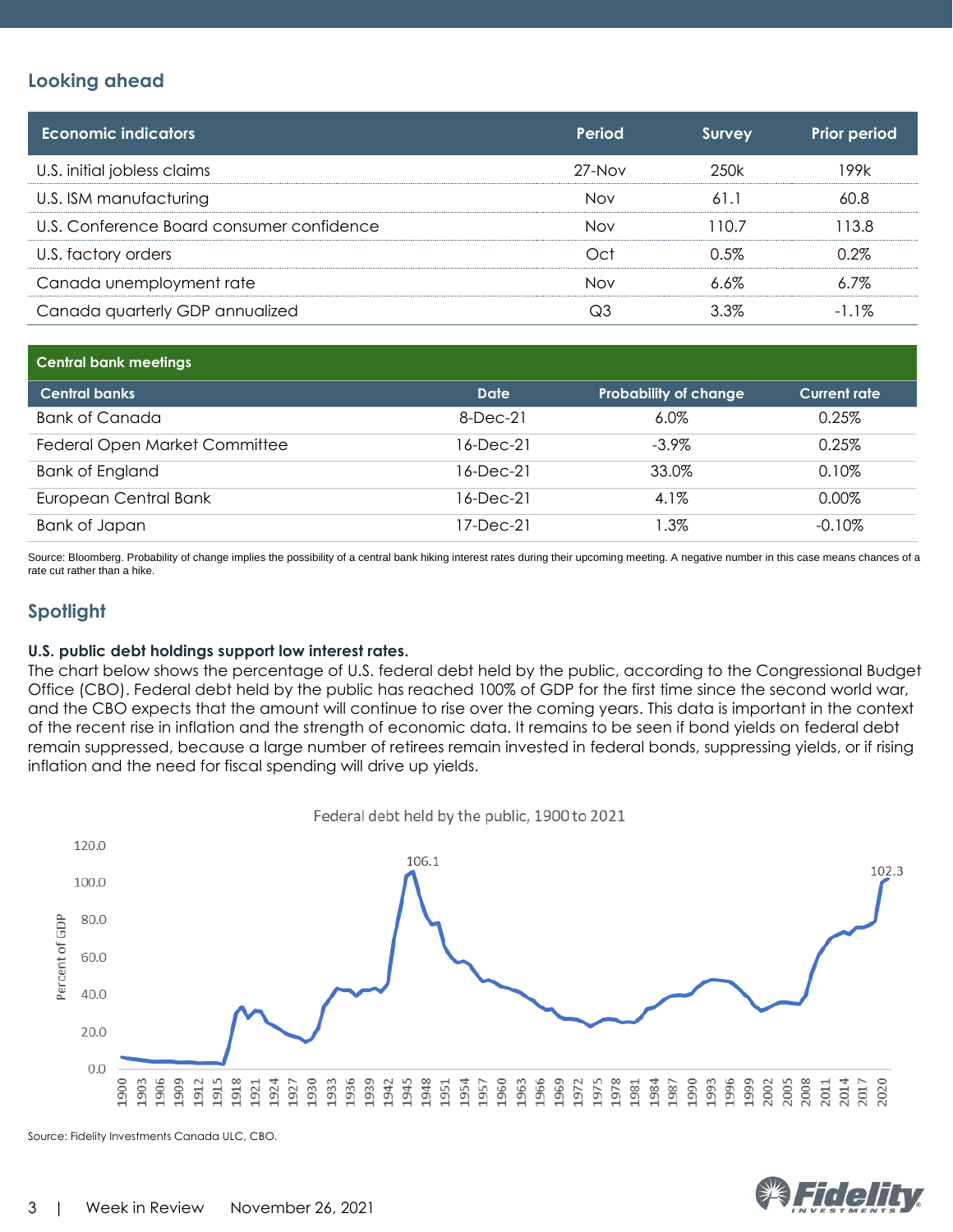#### **Appendix**

| Global markets (Returns in Canadian dollar terms) |           |                |             |             |
|---------------------------------------------------|-----------|----------------|-------------|-------------|
| <b>Indexes</b>                                    | Close     | Weekly         | <b>MTD</b>  | <b>YTD</b>  |
| S&P/TSX                                           | 21,125.90 | $-1.99%$       | 0.42%       | 21.18%      |
| S&P500                                            | 4,594.62  | $-1.12%$       | 2.83%       | 22.41%      |
| NASDAQ                                            | 15,491.66 | $-2.46%$       | 3.03%       | 20.28%      |
| <b>DJIA</b>                                       | 34,899.34 | $-0.90%$       | 0.43%       | 14.11%      |
| Russell 2000                                      | 2,245.94  | $-3.10%$       | 0.77%       | 13.81%      |
| <b>FTSE 100</b>                                   | 7,044.03  | $-2.31%$       | $-2.17%$    | 6.58%       |
| Euro Stoxx 50                                     | 4,089.58  | $-5.04%$       | $-2.85%$    | 6.52%       |
| Nikkei 225                                        | 29,499.28 | $-1.92%$       | 3.05%       | $-4.68%$    |
| Hang Seng                                         | 24,080.52 | $-2.91%$       | $-2.44%$    | $-12.02%$   |
| Shanghai Comp.                                    | 3,564.09  | 1.11%          | 3.76%       | 4.84%       |
| <b>MSCI ACWI</b>                                  | 733.53    | $-1.76%$       | 1.46%       | 13.58%      |
| MSCI EM                                           | 1,223.13  | $-2.57%$       | $-0.32%$    | $-5.21%$    |
| <b>MSCI ACWI ESG Leaders</b>                      | 2,606.80  | $-2.11%$       | 1.02%       | 17.21%      |
| <b>Fixed income</b>                               | Close     | Weekly         | <b>MTD</b>  | <b>YTD</b>  |
| FTSE Canada Uni.                                  | 1,167.99  | 0.28%          | 0.64%       | $-4.36%$    |
| <b>BBG Global Agg.</b>                            | 533.26    | 1.16%          | 2.99%       | $-4.12%$    |
| <b>TSX Pref</b>                                   | 1,930.48  | $-0.78%$       | $-1.11%$    | 18.24%      |
| <b>Bond yields</b>                                | Close     | bps chg Weekly | bps chg MTD | bps chg YTD |
| 10 yr Canada Govt.                                | 1.61%     | $-5.3$         | $-11.8$     | 92.8        |
| 10 yr U.S. Govt.                                  | 1.47%     | $-7.3$         | $-7.9$      | 56.0        |
| 30 yr Canada Govt.                                | 1.96%     | $-5.4$         | $-4.7$      | 74.4        |
| 30 yr U.S. Govt.                                  | 1.82%     | $-8.9$         | $-11.2$     | 17.6        |
| <b>Commodities</b>                                | Close     | Weekly         | <b>MTD</b>  | <b>YTD</b>  |
| Oil                                               | 87.18     | $-9.19%$       | $-13.94%$   | 44.16%      |
| Natural gas                                       | 7.01      | 7.72%          | 2.30%       | 83.04%      |
| Gold                                              | 2,305.71  | $-1.17%$       | 4.39%       | $-4.57%$    |
| Silver                                            | 29.62     | $-4.91%$       | 0.05%       | $-11.91%$   |
| Copper                                            | 548.93    | $-1.23%$       | 2.11%       | 22.45%      |
| <b>Currencies</b>                                 | Close     | Weekly         | <b>MTD</b>  | <b>YTD</b>  |
| CAD/USD                                           | 0.7817    | $-1.18%$       | $-3.17%$    | $-0.46%$    |
| USD/EUR                                           | 0.8834    | $-0.34%$       | 2.13%       | 7.92%       |
| CAD/EUR                                           | 0.6906    | $-1.53%$       | $-1.10%$    | 7.42%       |
| USD/JPY                                           | 113.3800  | $-0.54%$       | $-0.50%$    | 9.81%       |
| USD/CNY                                           | 6.3933    | 0.10%          | $-0.19%$    | $-2.05%$    |
| USD/MXN                                           | 21.9234   | 5.25%          | 6.61%       | 10.09%      |
| GBP/CAD                                           | 1.7059    | 0.37%          | 0.63%       | $-2.08%$    |
| GBP/USD                                           | 1.3337    | $-0.85%$       | $-2.52%$    | $-2.44%$    |

Source: Bloomberg, Refinitiv DataStream. All equity indexes returns are price returns and do not include dividends.